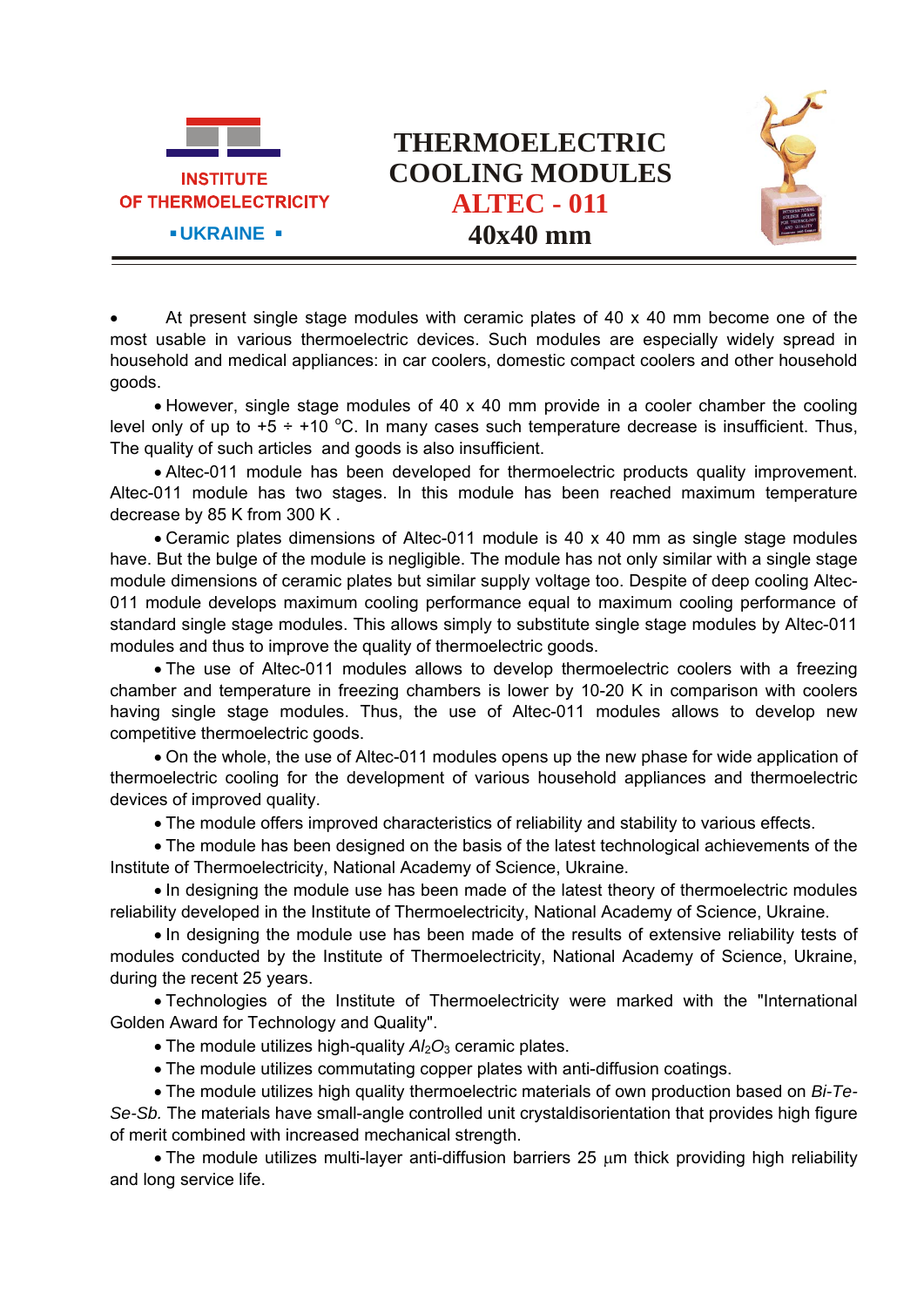The modules utilize plastic commutating solders with controlled thickness which provide high resistance to cyclic temperature effects.

 The modules utilize special configuration of ceramic plates providing high resistance to cyclic temperature effects.

 The modules utilize efficient technologies for leg material joining with anti-diffusion barriers. The engagement strength reaches the leg material strength.

 The modules utilize highly efficient silicone sealants which have undergone multi-year tests under conditions of outer space, levated humidity, etc.

• Basic parameters of modules:

- $\bullet$  dimensions:  $a = 40$  mm;  $b = 40$  mm;  $c = 6.7$  mm (See Fig.1);
- max.operating voltage  $U_{\text{max}}$  = 15 V;
- max. operating current  $I_{max} = 8.5$  A;
- operating temperature range 200-420 K;
- max.cooling performance at 300 K  $Q_0$ =50 W;
- max.temperature difference at ceramics hot side temperature  $T_h$ =300K is  $\Delta T_{max}$ =85±2 K;
- $\bullet$  input leads length I = 150 mm;
- $\bullet$  length of leads without insulation  $I_0$ =10 mm.



Fig.1.Diagram of a thermoelectric module

1 - electric leads; 2 - cold ceramics; 3 - hot ceramics;

- $T_c$  temperature of ceramic plate outside surface without leads I;
- $T<sub>h</sub>$  temperature of ceramic plate outside surface with leads I;

 Additional module parameters and information about reliability is presented at customer's request.

Prices for a module depending on the order volume are sent at customer's request.

Module's characteristics are given in Fig.2.

## **Orders for modules and additional information:**

E-mail:ite@cv.ukrtel.net, Fax:(380 3722) 41917, 41909 Phone:(380 3722) 41909, 44422

Mail: General Post Office, box 86, Chernivtsi, 58002, Ukraine

**Additional information can be found on the page in Internet :** http://ite.cv.ukrtel.net/altec

## **Contact phone** (380 3722) 41909

**Contact person** Valery Rasinkov